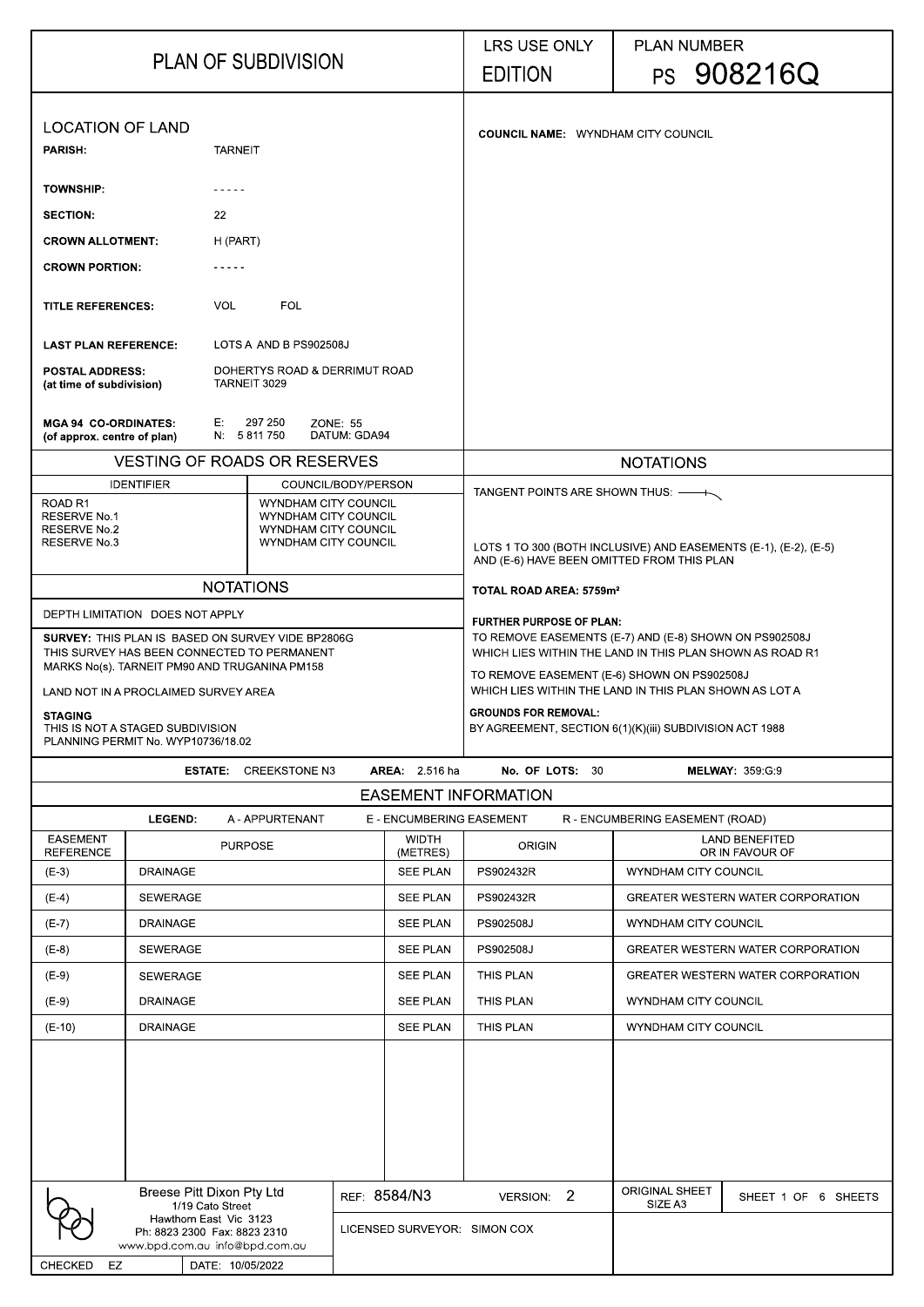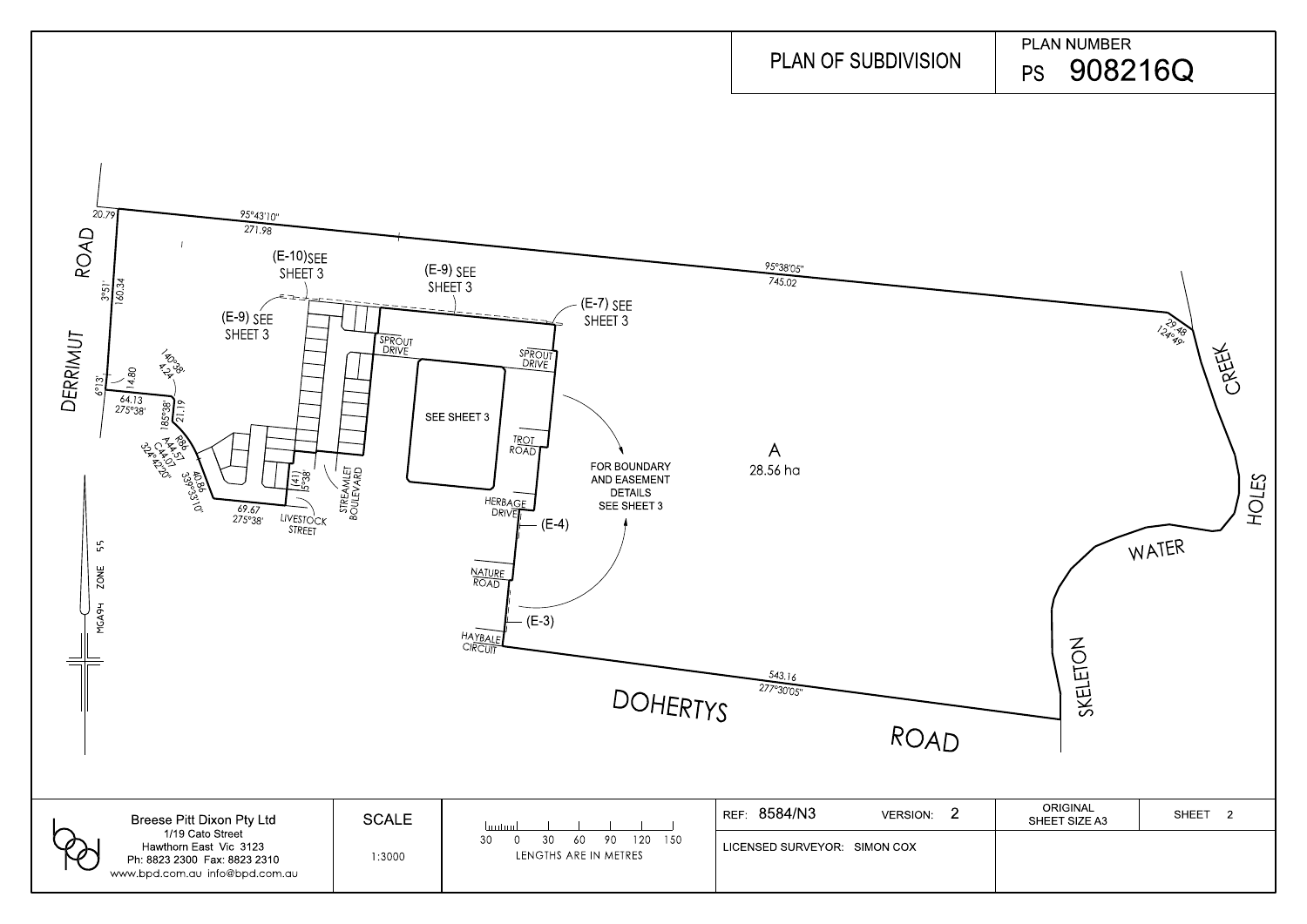

|                                                                                          |              | HAYBALE CIRCUIT 22 95038'                             | $\frac{1}{\Gamma}$ (E-3)<br>DOHERTYS ROAD | 543.16                       |
|------------------------------------------------------------------------------------------|--------------|-------------------------------------------------------|-------------------------------------------|------------------------------|
|                                                                                          | <b>SCALE</b> | <b>bodou</b><br>30<br>75<br>45<br>60<br>15<br>0<br>15 | <b>ORIGINAL</b><br>SHEET SIZE A3          | <b>SHEET</b><br>$\mathbf{3}$ |
| <b>Breese Pitt Dixon Pty Ltd</b><br>1/19 Cato Street                                     | 1:1500       | LENGTHS ARE IN METRES                                 | REF 8584/N3                               | <b>VERSION: 2</b>            |
| Hawthorn East Vic 3123<br>Ph. 8823 2300 Fax: 8823 2310<br>www.bpd.com.au info@bpd.com.au |              | LICENSED SURVEYOR: SIMON COX                          |                                           |                              |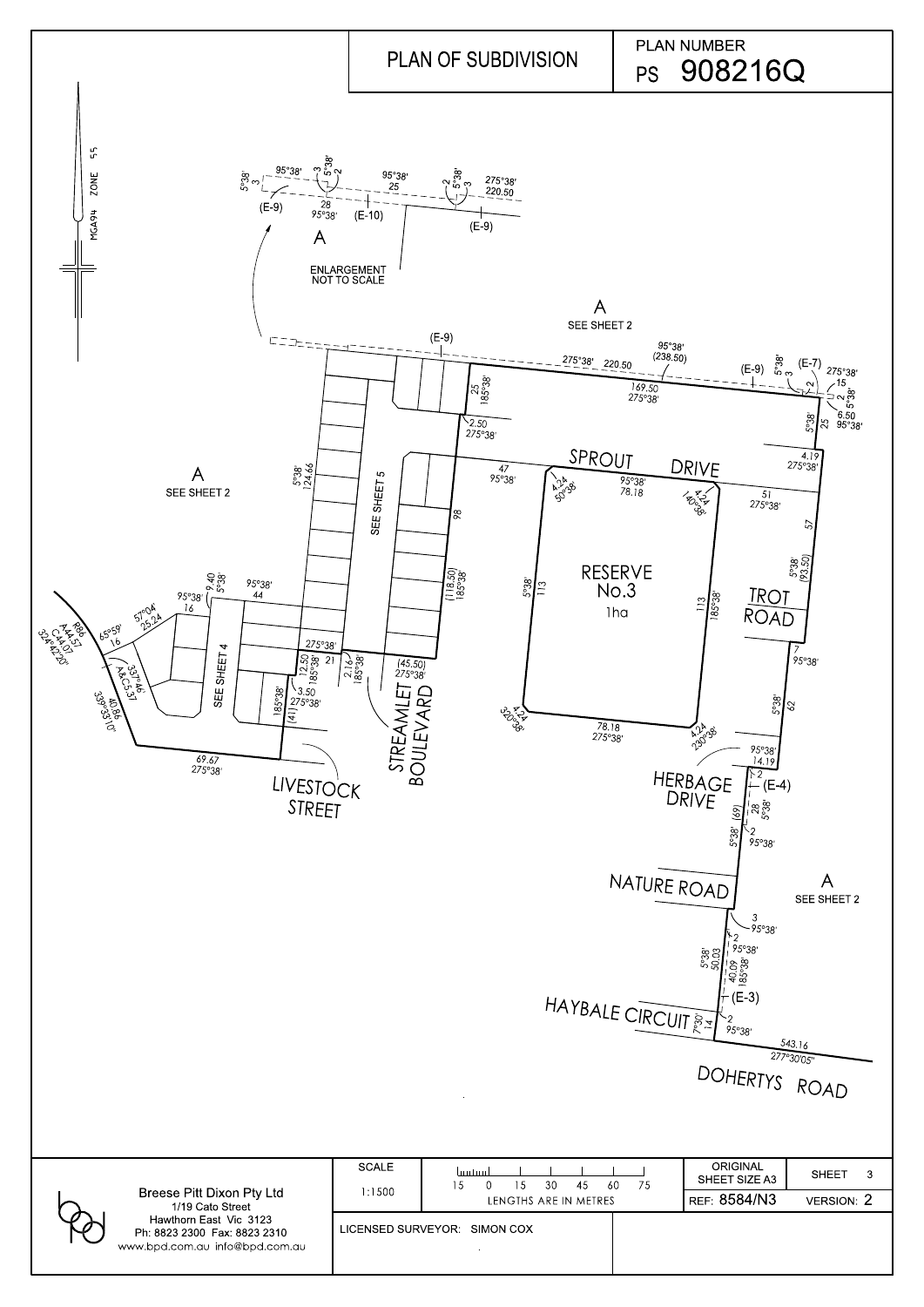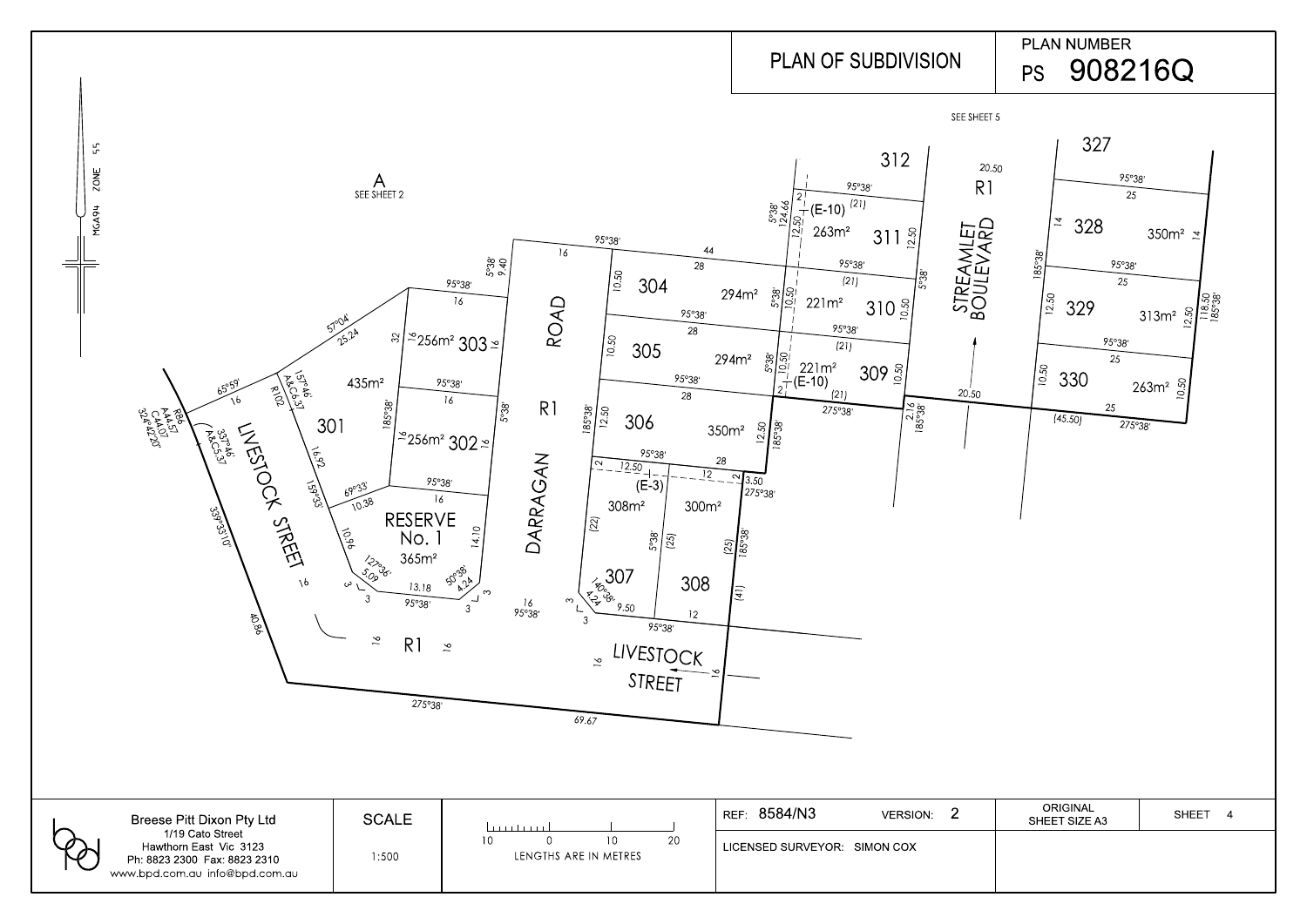|  | Breese Pitt Dixon Pty Ltd<br>1/19 Cato Street<br>Hawthorn East Vic 3123<br>Ph: 8823 2300 Fax: 8823 2310<br>www.bpd.com.au info@bpd.com.au | SCALE<br>:500                | .<br>10               | 10 | 20          | <b>ORIGINAL</b><br>SHEET SIZE A3 | <b>SHEET</b> |
|--|-------------------------------------------------------------------------------------------------------------------------------------------|------------------------------|-----------------------|----|-------------|----------------------------------|--------------|
|  |                                                                                                                                           |                              | LENGTHS ARE IN METRES |    | REF 8584/N3 | <b>VERSION: 2</b>                |              |
|  |                                                                                                                                           | LICENSED SURVEYOR: SIMON COX |                       |    |             |                                  |              |



SEE SHEET 4